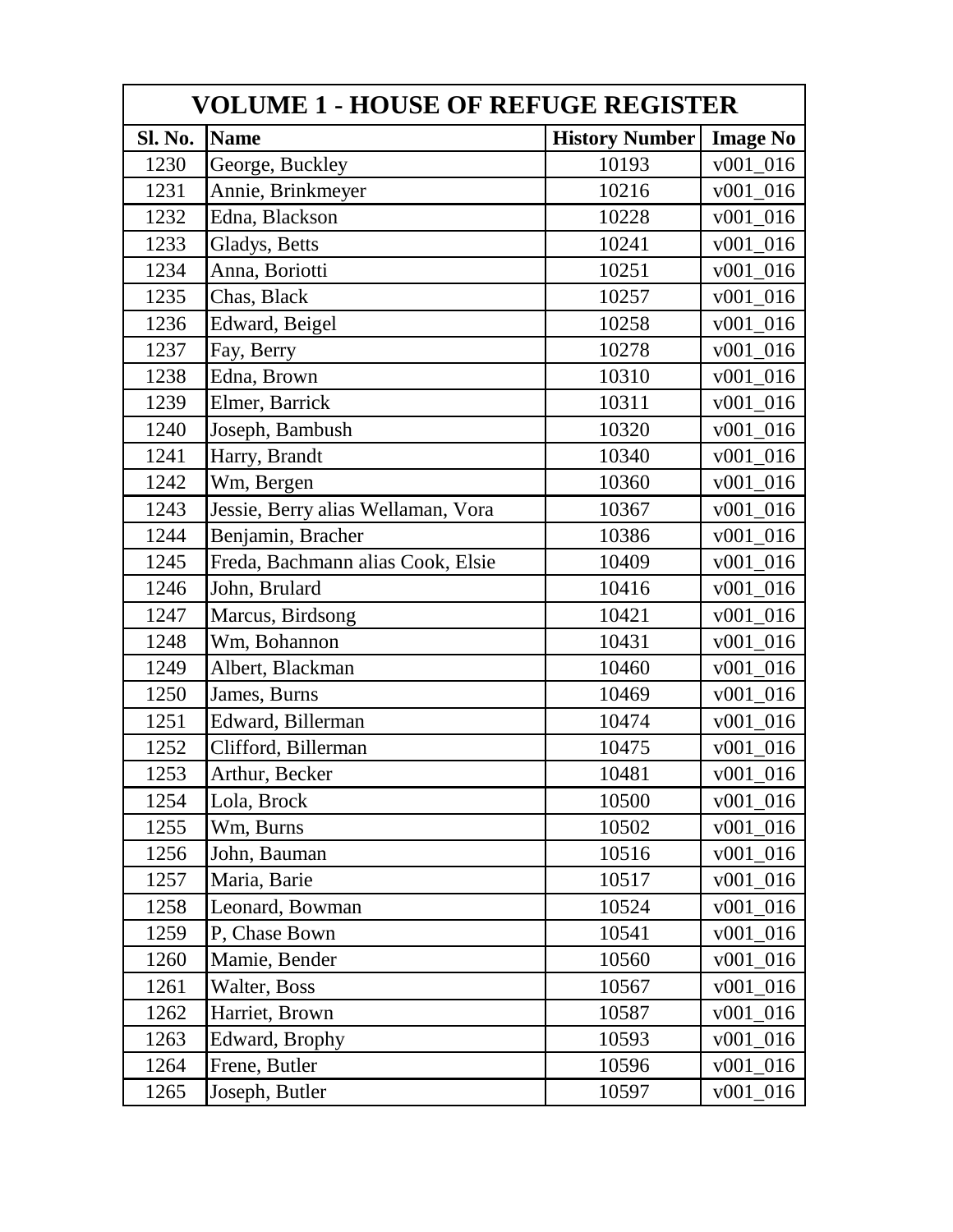| 1266 | Edward, Butler         | 10598 | $v001_016$ |
|------|------------------------|-------|------------|
| 1267 | Bernard, Braxton       | 10600 | $v001_016$ |
| 1268 | Roseoe, Braxton        | 10601 | v001 016   |
| 1269 | Mary, Braxton          | 10602 | $v001_016$ |
| 1270 | Gilla, Braxton         | 10603 | $v001_016$ |
| 1271 | Lucy, Braxton          | 10604 | $v001_016$ |
| 1272 | Harry, Bender          | 10609 | $v001_016$ |
| 1273 | Samuel, Brown          | 10613 | $v001_016$ |
| 1274 | Clyde, Besline         | 10616 | $v001_016$ |
| 1275 | John, Brulard          | 10660 | v001 016   |
| 1276 | George, Bolling        | 10657 | $v001_016$ |
| 1277 | Edward, Black          | 10671 | $v001_016$ |
| 1278 | Thos, Black            | 10624 | $v001_016$ |
| 1279 | Ferdinand, Brauer      | 10680 | $v001_016$ |
| 1280 | Reid, Brunelle         | 10707 | $v001_016$ |
| 1281 | Robert, Brathwait      | 10715 | v001 016   |
| 1282 | Thomas, Baker          | 10733 | $v001_016$ |
| 1283 | Louis, Bender          | 10741 | $v001_016$ |
| 1284 | Bernard, Bertsch       | 10756 | $v001_016$ |
| 1285 | Eugene, Brady          | 10757 | $v001_016$ |
| 1286 | Thomas, Burton         | 10776 | $v001_016$ |
| 1287 | Philip, Bates          | 10796 | $v001_016$ |
| 1288 | Leo, Brill             | 10798 | $v001_016$ |
| 1289 | Arthur, Blum           | 10820 | v001 016   |
| 1290 | Edna, Buchanan         | 10822 | $v001_016$ |
| 1291 | Myrtle, Butler         | 10833 | $v001_016$ |
| 1292 | Ella, Barnes           | 10834 | $v001_016$ |
| 1293 | James, Berry           | 10836 | $v001_016$ |
| 1294 | Robert, Berry          | 10837 | $v001_016$ |
| 1295 | Lillie, Burkhart       | 10839 | $v001_016$ |
| 1296 | Herbert, Brockschmidt  | 10844 | $v001_016$ |
| 1297 | Fred, Brockschmidt     | 10845 | $v001_016$ |
| 1298 | Gertrude, Brockschmidt | 10846 | $v001_016$ |
| 1299 | Gilbert, Becker        | 10847 | $v001_016$ |
| 1300 | Florence, Becker       | 10848 | v001 016   |
| 1301 | Mary, Barner           | 10863 | $v001_016$ |
| 1302 | Annie, Barner          | 10864 | $v001_016$ |
| 1303 | Clement, Bissehaff     | 10878 | $v001_016$ |
| 1304 | Harry, Browning        | 10904 | $v001_016$ |